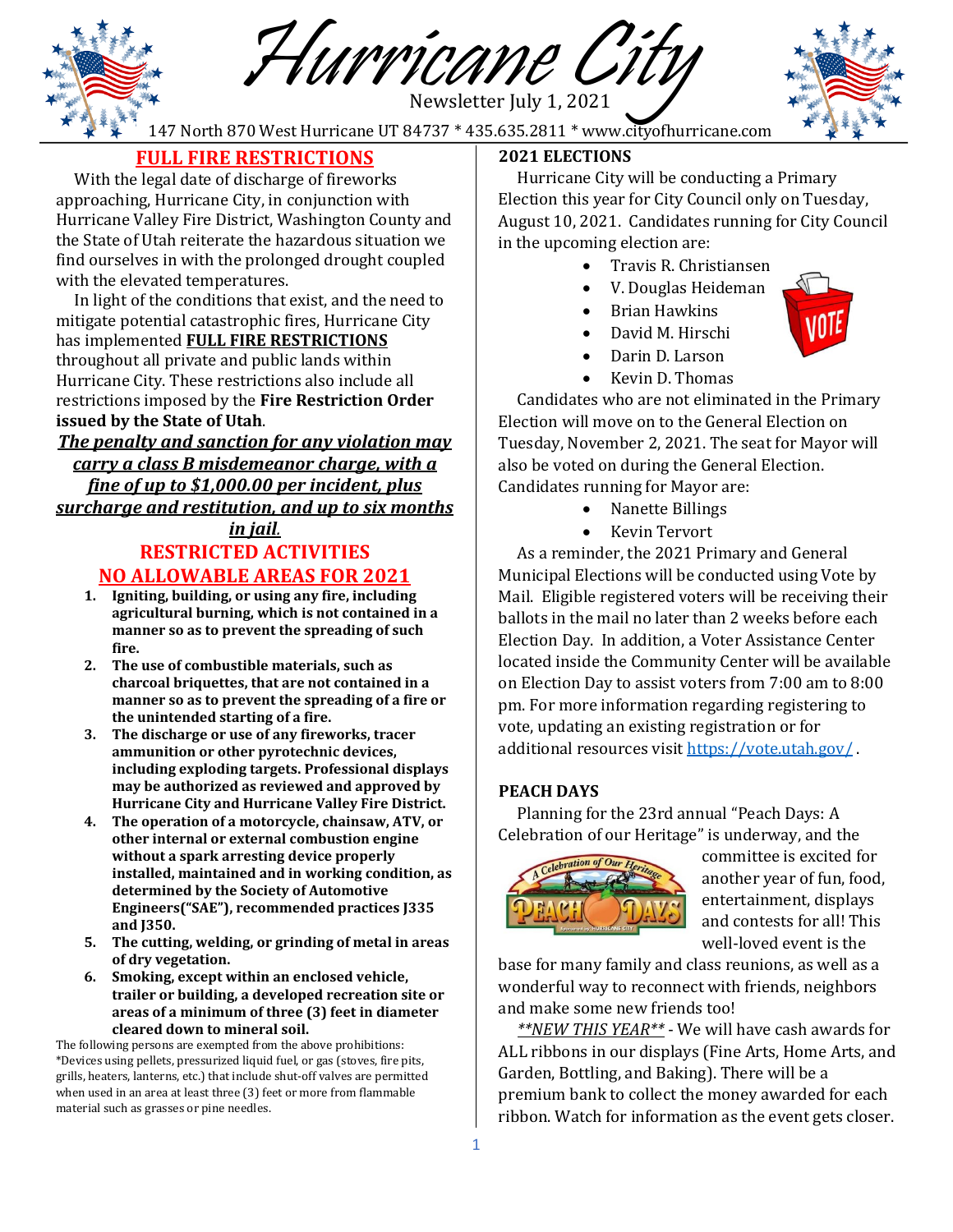*\*\*ALSO NEW THIS YEAR\*\** - We will have a Peach WEEK! Hurricane City promised a celebration when we were back to normal after our COVID break, and some fun events have been planned for it! We will kick off with a concert and food on Monday- followed by a golf tournament on Tuesday.

Peach Days officially opens:

- Thursday, September 2<sup>nd</sup>, 5:00 pm-10:00 pm
- Friday, September 3rd, 10:00 am-10:00 pm
- Saturday, September 4<sup>th</sup>, 6:00 am-10:00 pm

 As usual we will enjoy the Friday night Rodeo or Movie in the Park, and the Saturday Fun Run, Canal Treks, Parade, Peach Cook-off, and Pioneer Corner. All three days will have Gardening, Fine, and Home Art Displays, THREE stages of entertainment, food, commercial, and homemade sales booths, and activities and games for the young and young-atheart! Once again, 100 South will be turned into a oneway road to help with traffic and safety. Please watch for signs and be cautious. Shuttles will run from the



church at 274 South 100 West, the school, along the roadside parking spaces and the site of the event.

 Community participation is what makes Peach Days such a great event, and we look forward to your shared talents! Entries for displays (Fine Arts, Home Arts, or Garden, Bottling and Baking) can be made Wednesday, September 1st from

4:00 p.m. to 8:30 p.m. Judges will make their decisions that night, and all ribbons will have cash prizes. Volunteers for security are always needed, as well as entries in the variety of contests. Official agendas will be mailed in August and can be found on the Hurricane City website (click on the Peach Days link). We look forward to another year of fun and memory making traditions. Peach Days is a great way to end a summer in Hurricane. We look forward to seeing YOU there!

> For more information call: Jarolyn Stout 635-4204 David Stirland 635-0343 Tom Hirschi 635-4291

### **WATER DEPARTMENT**

As summer is now in full swing, it is important to observe *Time-of-Day Watering Restrictions*. As per City Ordinance, there should be *no outside watering between the hours of 10:00 am and 8:00 pm during the months of June, July, August and September.*

Agricultural lots and new grass plantings are excluded.

 Utah is in EXTREME DROUGHT. We don't know how long this drought will last. That's out of our control. But what is in our control is how we respond, and what



we do as individuals, families, businesses, institutions and industries to conserve water anywhere we can. Water saved today means we will have more tomorrow.

 The "Extreme Drought Watering Guide" is taking the place of the regular Weekly Lawn Watering Guide (we hope temporarily) and focuses on "survival watering." While extreme drought conditions exist, the guide will focus on minimal watering to keep grass **alive. That means just three times a week** in Southern Utah.



60% of residential water use is used for outdoor irrigation. Eliminating just one watering can save about 3,000 gallons for the average quarter-acre Utah yard. Please look for ways to water efficiently and slow the flow.

**You can find more info at** 

### **[https://drought.utah.gov](https://drought.utah.gov/) and drought tips at [https://slowtheflow.org](https://slowtheflow.org/) .**

 Keep in mind that if you are using your culinary water to irrigate any outside landscape, it is important to have a backflow device installed to prevent contamination from entering the main water system. Remember, your family would be affected first if backflow occurs. These devices need to be tested annually to make sure they are working properly. If you would like to be added to our reminder list or if you have any questions about backflow, please contact Angie at (435) 635-9442.

 It is important to keep a two-foot clearance area around the water meters for easy access in case of leaks or manual meter reading. We thank the residents of Hurricane for their diligence in conserving water in our desert community.

### **VACATION RENTALS**

 Hurricane has been found and vacation rentals are booming. Hurricane City **DOES** have regulations and restrictions on whole house rentals and partial home rentals. A license is required for all rentals regardless of where they are located. Please contact the Business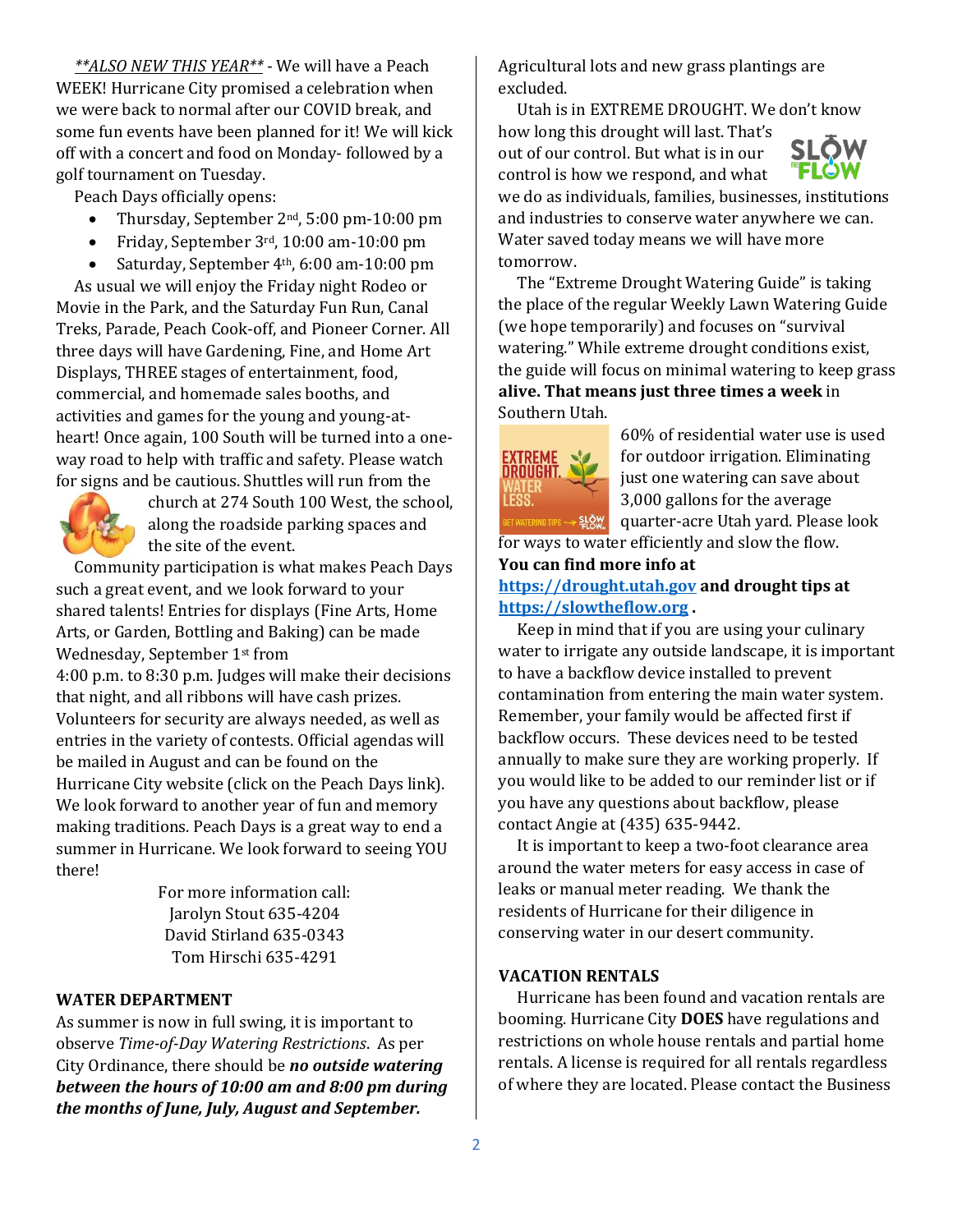License Department before you start operating a short-term rental.

 Are you having trouble with a short-term rental near you? Hurricane City has teamed up with Granicus



to help with enforcement. There is now a 24/7 hotline to report any parking or noise violations of a vacation rental or one that is being used without a license. Call 714-650-8685 or visit

<https://secure.hostcompliance.com/tips> to report any violations.

## **POLICE DEPARTMENT**



For Safety Tips and Upcoming Event information be sure to follow the Hurricane City Police Department Facebook or Instagram pages.

## *Fingerprinting*

 As things have gotten back to normal, we wanted to remind citizens that we do offer fingerprinting services.

Live Scan Fingerprint Services are now offered through Hurricane City Police Department by appointment only.

For live scan submissions or two (2) fingerprint cards \$20.00. For concealed weapon renewal four (4) print ink \$5.00.

Appointments are available Monday – Thursday between 9:00 am – 3:00 pm and on Friday between 9:00 am – 1:00 pm. Please contact 435-635-9663 to schedule your appointment.

### *Pedestrian Traffic Safety Tips*

As summer is upon us, we have a lot of events that bring an influx of visitors with the 4th of July, 24th of July and Peach Days events being the



highlights. Please be aware when driving as there are many more pedestrians along State Street and at intersections crossing. Also, be alert in residential neighborhoods with kids being out of

school and the possibility of them playing outside. Following are some good rules to follow: *For Vehicles*

- 1. SLOW DOWN in areas where pedestrians are expected. This will specifically be downtown during our festivities.
- 2. CHECK ALL CORNERS at intersections every time. Many pedestrian accidents occur when vehicles are making right hand turns and

simply fail to look for the pedestrian crossing the road.

3. MAKE EYE CONTACT which is a good rule for both drivers and pedestrians.

### *For Pedestrians*

- 1. USE DESIGNATED CROSSWALKS they are placed there for your safety. Of specific concern are the intersections and 100 and 200 West and State Street during festivities. Please take the extra time to walk to either Main Street or 300 West and cross at the crosswalk with a traffic control device.
- 2. DON'T EXPECT DRIVERS TO SEE YOU be alert to the traffic around you at all times regardless of whether you have the right of way or not.
- 3. MAKE EYE CONTACT even if the driver has stopped it is best to make eye contact with them to be sure they have seen you.

Thank you to our wonderful citizens—let's continue to do our part to keep our community SAFE!

# **RECREATION**

# *Group Fitness*

Attention Seniors! Hurricane Group Fitness has classes for you! We currently offer 7 "land" classes, 8 "water" classes, and multiple low impact classes that are great for all ages, especially seniors.

We also work with "Silver & Fit" and "Renew Active"

to get your group fitness membership  $\frac{1}{2}$  Silver&Fit. paid for! Come into the Community Center Monday-Thursday from 11:00

am-3:00 pm to get a schedule, sign up for classes, and see if your insurance plan is covered.

### *Dance*

 There are so many NEW and exciting things happening with the Hurricane Dance Program! NEW



CLASSES including: Tap, Clogging, Musical Theatre, and Adult Ballet. We have talented NEW and returning

RenewActive®

instructors excited to share their love of dance with the community. This fall the Hurricane City Dance Program will be putting on a production of The Nutcracker! If you have a dancer who has ever wanted to perform in the Nutcracker, this is their chance! Sign-ups for fall classes will open on July 15th at [www.hurricanerecreation.com](http://www.hurricanerecreation.com/) . Classes begin September 7th.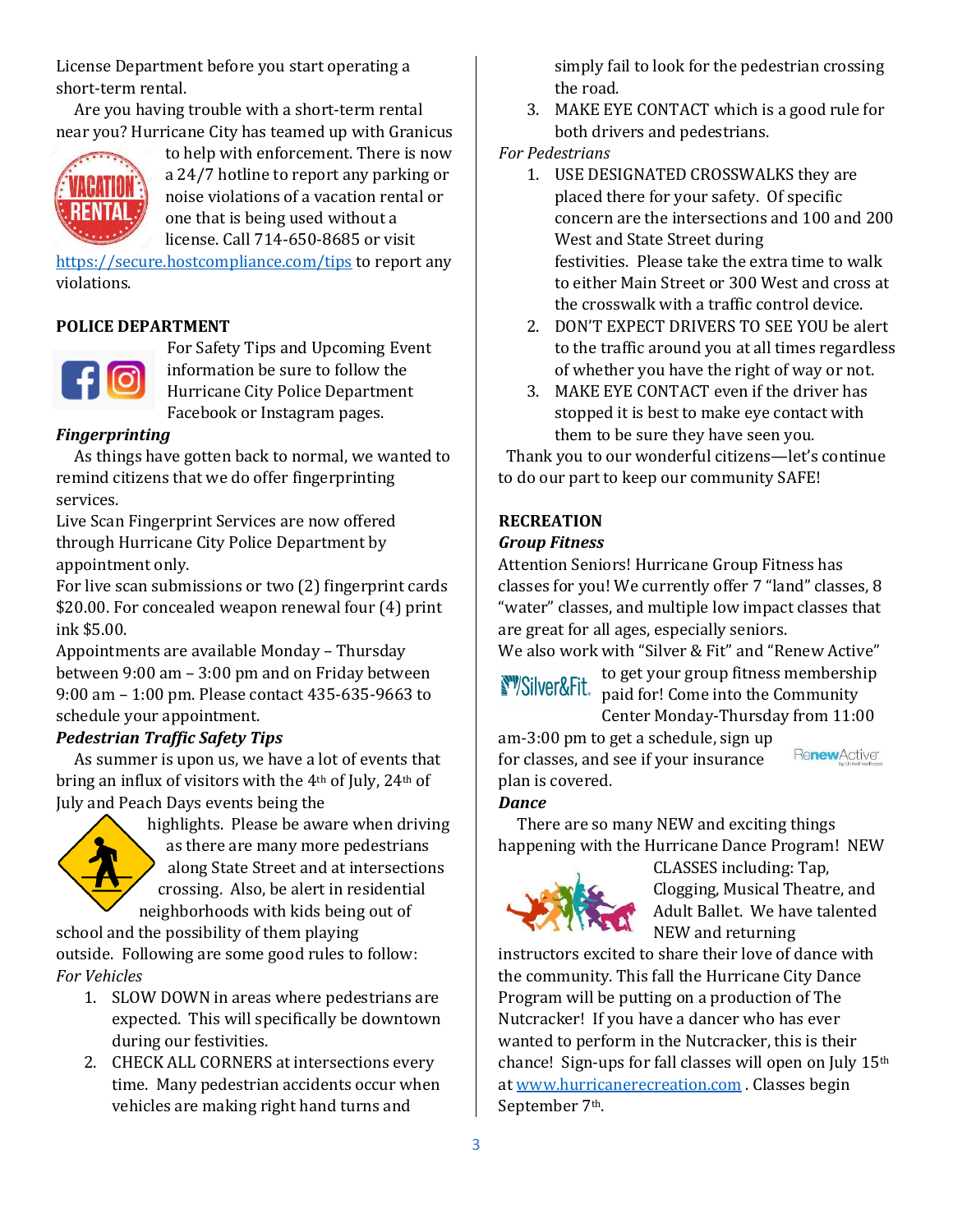### *Youth & Adult Sports*

Check out our variety of Fall Youth Sports including: **Tennis, Cross Country, Golf, Tackle Football, Volleyball, Flag Football and Soccer.** Registration starts July 26th for

Volleyball, Flag Football, and Soccer. Don't Forget **Adult Pickleball**. All the fun and information can be found o[n hurricanerecreation.com](http://hurricanerecreation.com/) . COME PLAY! *Hurricane Theatrical*

 The City of Hurricane and Hurricane Theatrical are excited to bring you Disney's TARZAN!!

Tarzan will be showing from July 30th – August 28th. Show times will be Monday, Friday and Saturday at 7:00 pm with a matinee showing on Saturdays at 2:00

pm. Ticket prices:

\$8 – Kids (Ages 4-12) \$18 – Adult (Ages 13-64)  $$16 -$  Senior  $(65+)$ 



### *We have a Special Preview Night on Thursday, July 29th at 7:00pm with discounted tickets!*

Purchase tickets at [www.hurricanetheatrical.com](http://www.hurricanetheatrical.com/) or call Debbie 435-668-9753.

### *Concerts in the Park*

Grab your camp chair or favorite blanket and get ready to enjoy an evening of live music every 1st and 3rd Thursday from 8:00 pm–9:00 pm. Concerts run May-September at Pioneer Park, 200 North Main Street. Upcoming performances include:

- July 1 Emilie Laudie
- July 15 River House Band
- August 5 Way Off Broads
- August 19 Just Barely
- September 2 Red Dog Acoustic
- September 16 Carolyn Murset

### **ANIMAL CONTROL**

 Animal Control Officers will be patrolling and citing citizens that leave their dogs in vehicles on warm/hot days. Dogs left alone in cars in mild heat are at risk for



heatstroke, a serious condition that can result in organ damage and even death. Many pet owners are shocked to find out just how fast the temperature can rise in

your car. Leaving the windows open does little to affect these high temperatures, according to heat and temperature studies. The best way to keep your pet safe in this situation is to leave them at home.

 Independence Day fireworks are the highlight of the summer holidays for many of us, but not for most pets. More animals are lost or injured by cars around the 4th of July than at any other time of the year. Pets may dive through a window, tear through a screen door, or jump a fence in an attempt to escape the terrifying noises. Help protect your pets by securing them in a location where they will feel as safe as possible and not be able to break free or jump out. Many owners find that running up the radio can help drown out the loud booms that frighten pets.

### **FREE SUMMER LUNCH PROGRAM**

 Summer meals are available to all children aged 18 and younger within Washington County. June 1<sup>st</sup> – July 15<sup>th</sup> lunches are served Monday-Thursday at these locations:



-Community Center, 11:30 am-12:30 pm

-Hurricane Elementary, 12:15 pm–12:45 pm No meals are served on Friday. For more information see [https://www.washk12.org/food](https://www.washk12.org/food-service/menus)service/menus.

### **GARBAGE PICKUP**

Republic Services of St. George will pick-up large items such as couches,  $\bullet$ chairs, mattresses, refrigerators, freezers, and up to 4 tires at your curbside. Call to schedule a free pick-up appointment at (435) 628- 2821. Washington County landfill also accepts tires.

### **STREETS DEPARTMENT**

 The Hurricane City Street Department would like to thank the residents of Hurricane for their patience in

dealing with this year's slurry and chip seal projects. We realize that road work of this magnitude causes some discomfort, and we very much appreciate the patience of everyone involved.



 We would like to remind everyone about trees and bushes that encroach on sidewalks and streets. It is the responsibility of the owner of the tree or shrub to



keep them pruned out of the right of way to a distance of 9 feet above the sidewalk and 16 feet above roadways. It is especially critical on corners and around stop, speed and street signs. If you need

help to prune trees or bushes, please contact the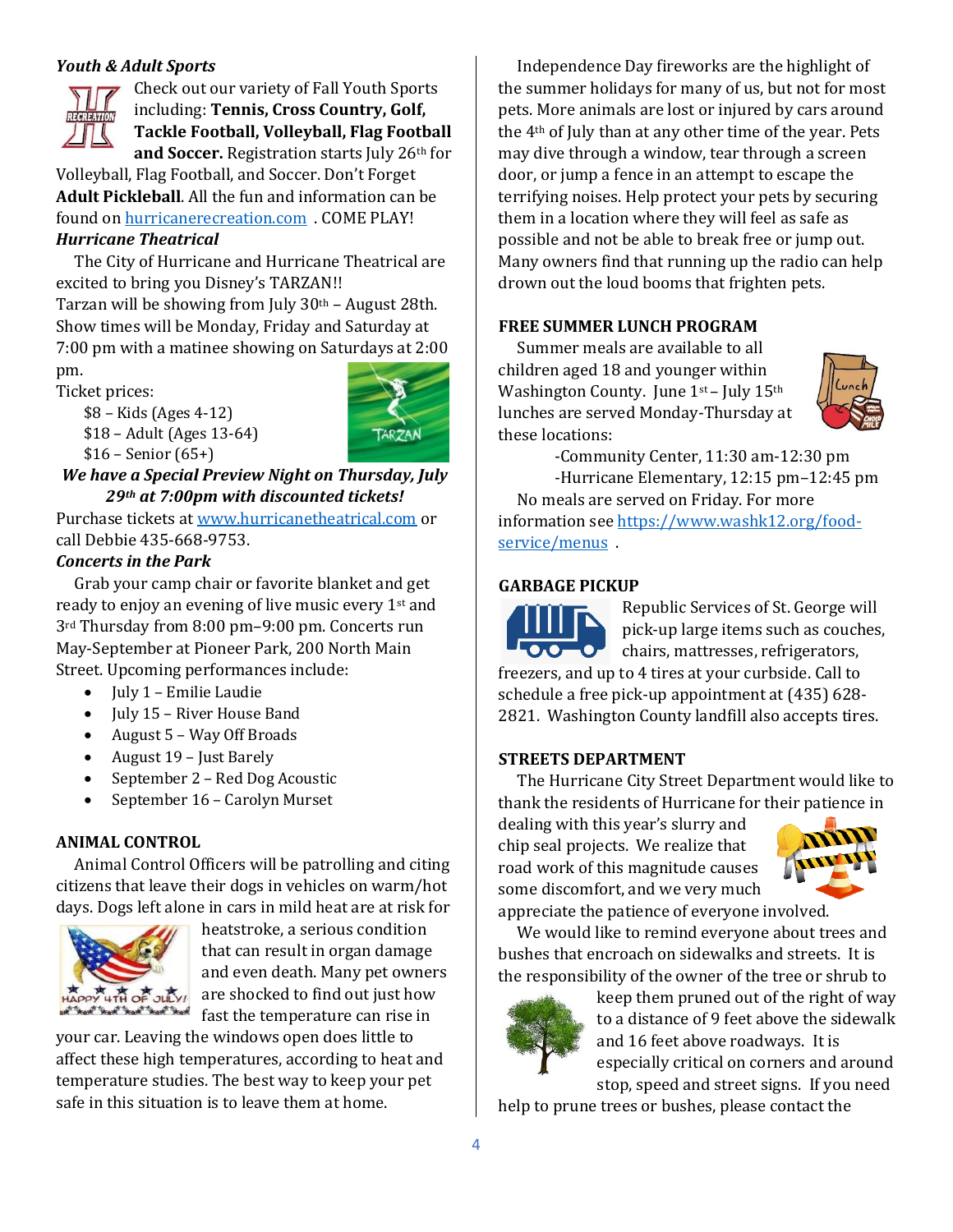Street Department for assistance. We can be reached at 435-668-5620 or 435-668-5634.

 It is the season for celebrations, and we would like to remind everyone that during events, parades, and celebrations to please be mindful of traffic control devices and personnel. They are there to keep everyone safe. Have a happy, safe summer.

#### **YOUTH CITY COUNCIL**



 We have an interest in youth civic engagement and our city is increasingly looking for ways to connect with youth in our community. Connecting with our community's youth to promote civic

education and engagement provides a number of benefits and has the potential to create a generation of active, informed citizens. Learning more about local government functions, roles and responsibilities also builds youth awareness of public sector careers.

 We are conducting a Youth City Council each week that serves as a great starting point. We learn how city government works, participate in mock council meetings, hear speaker presentations from elected officials and staff, tour City Hall and municipal facilities. We encourage panel discussions and Q&A sessions with City Council members.

 Nanette Billings, our City Councilwoman who oversees Youth City Council works hard to offer more opportunities for our youth. If you are interested and are a student who will be in the equivalent of 9th-12th grade this upcoming school year, please contact Nanette at **billings@cityofhurricane.com**.

# **Annual Drinking Water Quality Report 2020 Hurricane City**

 We are pleased to present to you this year's Annual Drinking Water Quality Report. This report is designed to inform you about the quality of the water and services we deliver to you every day. Our constant goal is to provide you with a safe and dependable supply of drinking water. We want you to understand the efforts we make to continually improve the water treatment process and protect our water resources. We are committed to ensuring the quality of your water. Our water sources have been determined to be from groundwater sources. Our water sources are Toquerville Spring, Ash Creek Spring, Stratton Well 2, West Well Repl-1, Stratton Well 1 Repl-1 and Washington Co WCD - Sand Hollow UTAH27073.

 The Drinking Water Source Protection Plan for Hurricane City is available for your review. It contains information about source protection zones, potential contamination sources and management strategies to protect our drinking water. Our sources have been determined to have a low level of susceptibility from potential contamination. We have also developed management strategies to further protect our sources from contamination. Please contact us if you have questions or concerns about our source protection plan.

 There are many connections within our water system. However, unapproved connections and improper plumbing changes can adversely affect the quality of your water. A cross connection can allow polluted water, fertilizer, or other chemicals to contaminate the water supply system when not properly protected. Not only can this affect your health, but it can also damage plumbing and appliances within your property. So, what can you do? Install backflow preventers at all cross connections within the property.

 What does a cross connection look like? The most common cross connection is a landscape irrigation system. Mud, fertilizer, and waterborne pathogens can be siphoned backwards into the drinking water if the irrigation system has no backflow preventer. An unprotected garden hose connected to a fertilizer sprayer, or submerged in a pool or puddle, are also considered cross connections. When a cross connection is unprotected at your home, it will affect your family or employees first. If you would like to learn more about preventing backflow at your property, call us for more information.

I'm pleased to report that our drinking water meets federal and state requirements.

 If you have any questions about this report or concerning your water utility, please contact Ken Richins at 435-635- 9442. We want our valued customers to be informed about their water utility. If you want to learn more, please attend any of our regularly scheduled meetings. They are held on the last Tuesday of each month at 6:00 pm, at the Water Shop Conference Room, located at 646 West 600 North.

 Hurricane City routinely monitors for constituents in our drinking water in accordance with the Federal and Utah State laws. The following table shows the results of our monitoring for the period of January 1<sup>st</sup> to December 31<sup>st</sup>, 2020. All drinking water, including bottled drinking water, may be reasonably expected to contain at least small amounts of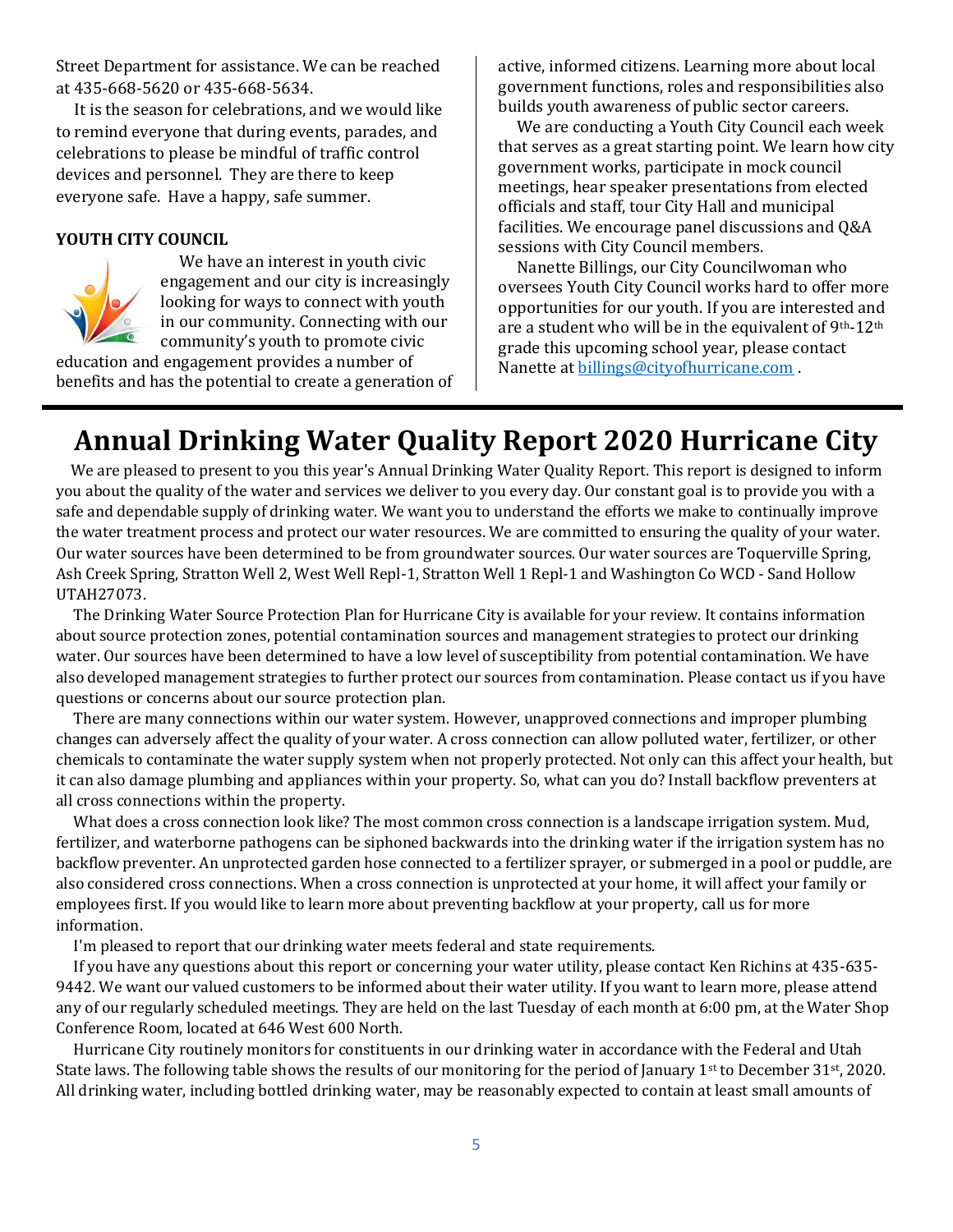some constituents. It's important to remember that the presence of these constituents does not necessarily pose a health risk.

 In the following table you will find many terms and abbreviations you might not be familiar with. To help you better understand these terms we've provided the following definitions:

*Non-Detects (ND)* - laboratory analysis indicates that the constituent is not present.

*ND/Low - High -* For water systems that have multiple sources of water, the Utah Division of Drinking Water has given water systems the option of listing the test results of the constituents in one table, instead of multiple tables. To accomplish this, the lowest and highest values detected in the multiple sources are recorded in the same space in the report table.

*Parts per million (ppm) or Milligrams per liter (mg/l)* - one part per million corresponds to one minute in two years or a single penny in \$10,000.

*Parts per billion (ppb) or Micrograms per liter (ug/l)* - one part per billion corresponds to one minute in 2,000 years, or a single penny in \$10,000,000.

*Parts per trillion (ppt) or Nanograms per liter (nanograms/l)* - one part per trillion corresponds to one minute in 2,000,000 years, or a single penny in \$10,000,000,000.

*Parts per quadrillion (ppq) or Picograms per liter (picograms/l)* - one part per quadrillion corresponds to one minute in 2,000,000,000 years or one penny in \$10,000,000,000,000.

*Picocuries per liter (pCi/L)* - picocuries per liter is a measure of the radioactivity in water.

*Millirems per year (mrem/yr)* - measure of radiation absorbed by the body.

*Million Fibers per Liter (MFL)* - million fibers per liter is a measure of the presence of asbestos fibers that are longer than 10 micrometers.

*Nephelometric Turbidity Unit (NTU)* - nephelometric turbidity unit is a measure of the clarity of water. Turbidity in excess of 5 NTU is just noticeable to the average person.

*Action Level (AL)* - the concentration of a contaminant which, if exceeded, triggers treatment or other requirements which a water system must follow.

*Treatment Technique (TT)* - A treatment technique is a required process intended to reduce the level of a contaminant in drinking water.

*Maximum Contaminant Level (MCL)* - The "Maximum Allowed" (MCL) is the highest level of a contaminant that is allowed in drinking water. MCLs are set as close to the MCLGs as feasible using the best available treatment technology. *Maximum Contaminant Level Goal (MCLG)* - The "Goal" (MCLG) is the level of a contaminant in drinking water below which there is no known or expected risk to health. MCLGs allow for a margin of safety.

*Maximum Residual Disinfectant Level (MRDL)* - The highest level of a disinfectant allowed in drinking water. There is convincing evidence that addition of a disinfectant is necessary for control of microbial contaminants.

*Maximum Residual Disinfectant Level Goal (MRDLG)* - The level of a drinking water disinfectant below which there is no known or expected risk to health. MRDLGs do not reflect the benefits of the use of disinfectants to control microbial contaminants.

*Date*- Because of required sampling time frames i.e., yearly, 3 years, 4 years and 6 years, sampling dates may seem outdated.

*Waivers (W)*- Because some chemicals are not used or stored in areas around drinking water sources, some water systems have been given waivers that exempt them from having to take certain chemical samples, these waivers are also tied to Drinking Water Source Protection Plans.

| <b>TEST RESULTS</b>                 |           |          |             |      |     |         |                          |  |  |
|-------------------------------------|-----------|----------|-------------|------|-----|---------|--------------------------|--|--|
| Contaminant                         | Violation | Level    | Unit        | MCLG | MCL | Date    | Likely Source of         |  |  |
|                                     | Y/N       | Detected | Measurement |      |     | Sampled | Contamination            |  |  |
|                                     |           | ND/Low   |             |      |     |         |                          |  |  |
|                                     |           | -High    |             |      |     |         |                          |  |  |
| <b>Microbiological Contaminants</b> |           |          |             |      |     |         |                          |  |  |
| <b>Total Coliform</b>               | N         | 0        | N/A         | U    | 5   | 2020    | Naturally present in the |  |  |
| <b>Bacteria</b>                     |           |          |             |      |     |         | environment              |  |  |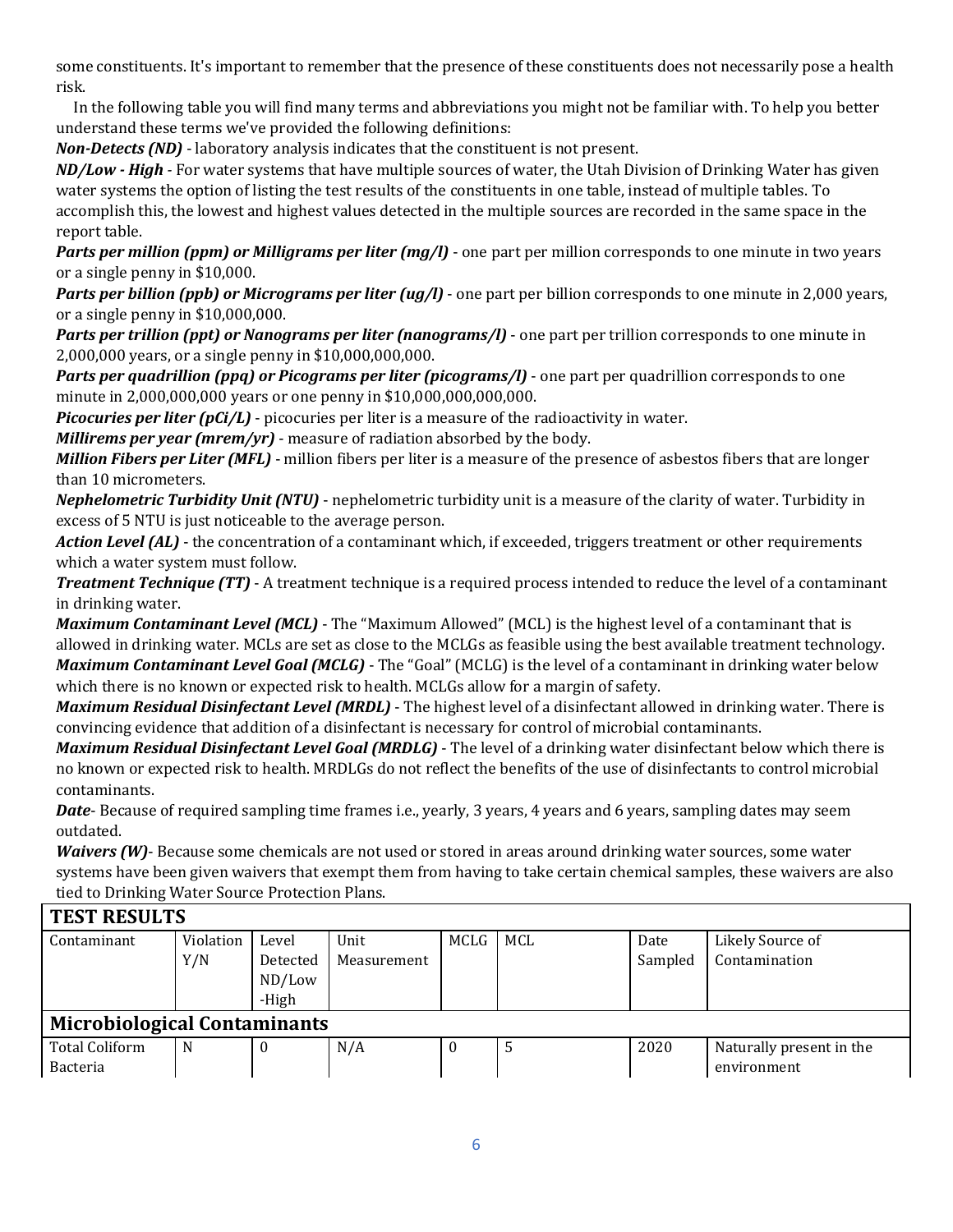| Fecal coliform<br>and E. coli                                               | ${\bf N}$   | N/A                | N/A        | N/A              | If a routine<br>sample and repeat<br>sample are total<br>coliform positive,<br>and one is also<br>fecal coliform or<br>E. coli positive | 2020          | Human and animal fecal<br>waste                                                                                                       |
|-----------------------------------------------------------------------------|-------------|--------------------|------------|------------------|-----------------------------------------------------------------------------------------------------------------------------------------|---------------|---------------------------------------------------------------------------------------------------------------------------------------|
| Turbidity<br>for Ground<br>Water                                            | $\mathbf N$ | $0 - 1.72$         | <b>NTU</b> | $\mathbf{0}$     | 5                                                                                                                                       | 2019,<br>2020 | Soil runoff                                                                                                                           |
| <b>Inorganic Contaminants</b>                                               |             |                    |            |                  |                                                                                                                                         |               |                                                                                                                                       |
| Arsenic                                                                     | $\mathbf Y$ | $1 - 10.4$         | ppb        | $\boldsymbol{0}$ | 10                                                                                                                                      | 2019,<br>2020 | Erosion of natural deposits;<br>runoff from orchards;<br>runoff from glass and<br>electronics production<br>wastes                    |
| <b>Barium</b>                                                               | $\mathbf N$ | $0.019 -$<br>0.268 | ppm        | $\overline{2}$   | $\overline{2}$                                                                                                                          | 2019,<br>2020 | Discharge of drilling<br>wastes; discharge from<br>metal refineries; erosion of<br>natural deposits                                   |
| Copper<br>90%<br>a.<br>results<br># of sites<br>b.<br>that exceed<br>the AL | $\mathbf N$ | a.0.335<br>b.0     | ppm        | 1.3              | $AL=1.3$                                                                                                                                | 2018          | Corrosion of household<br>plumbing systems; erosion<br>of natural deposits                                                            |
| Fluoride                                                                    | ${\bf N}$   | $0.176 -$<br>0.527 | ppm        | $\overline{4}$   | 4                                                                                                                                       | 2019,<br>2020 | Erosion of natural deposits;<br>water additive which<br>promotes strong teeth;<br>discharge from fertilizer<br>and aluminum factories |
| Lead<br>90% results<br>a.<br># of sites<br>b.<br>that exceed<br>the AL      | N           | a. 1.37<br>b.      | ppb        | $\bf{0}$         | $AL=15$                                                                                                                                 | 2018          | Corrosion of household<br>plumbing systems, erosion<br>of natural deposits                                                            |
| Nitrate (as<br>Nitrogen)                                                    | ${\bf N}$   | $0 - 3.8$          | ppm        | 10               | 10                                                                                                                                      | 2020          | Runoff from fertilizer use;<br>leaching from septic tanks,<br>sewage; erosion of natural<br>deposits                                  |
| Selenium                                                                    | ${\bf N}$   | $0.6 - 6.2$        | ppb        | 50               | 50                                                                                                                                      | 2019,<br>2020 | Discharge from petroleum<br>and metal refineries;<br>erosion of natural deposits;<br>discharge from mines                             |
| Sodium                                                                      | $\mathbf N$ | 15.606-<br>117.849 | ppm        | 500              | None                                                                                                                                    | 2019,<br>2020 | Erosion of natural deposits;<br>discharge from refineries<br>and factories; runoff from<br>landfills.                                 |
| Sulfate                                                                     | $\mathbf N$ | 27.812-<br>288.347 | ppm        | 1000             | 1000                                                                                                                                    | 2019,<br>2020 | Erosion of natural deposits;<br>discharge from refineries<br>and factories; runoff from<br>landfills, runoff from<br>cropland         |